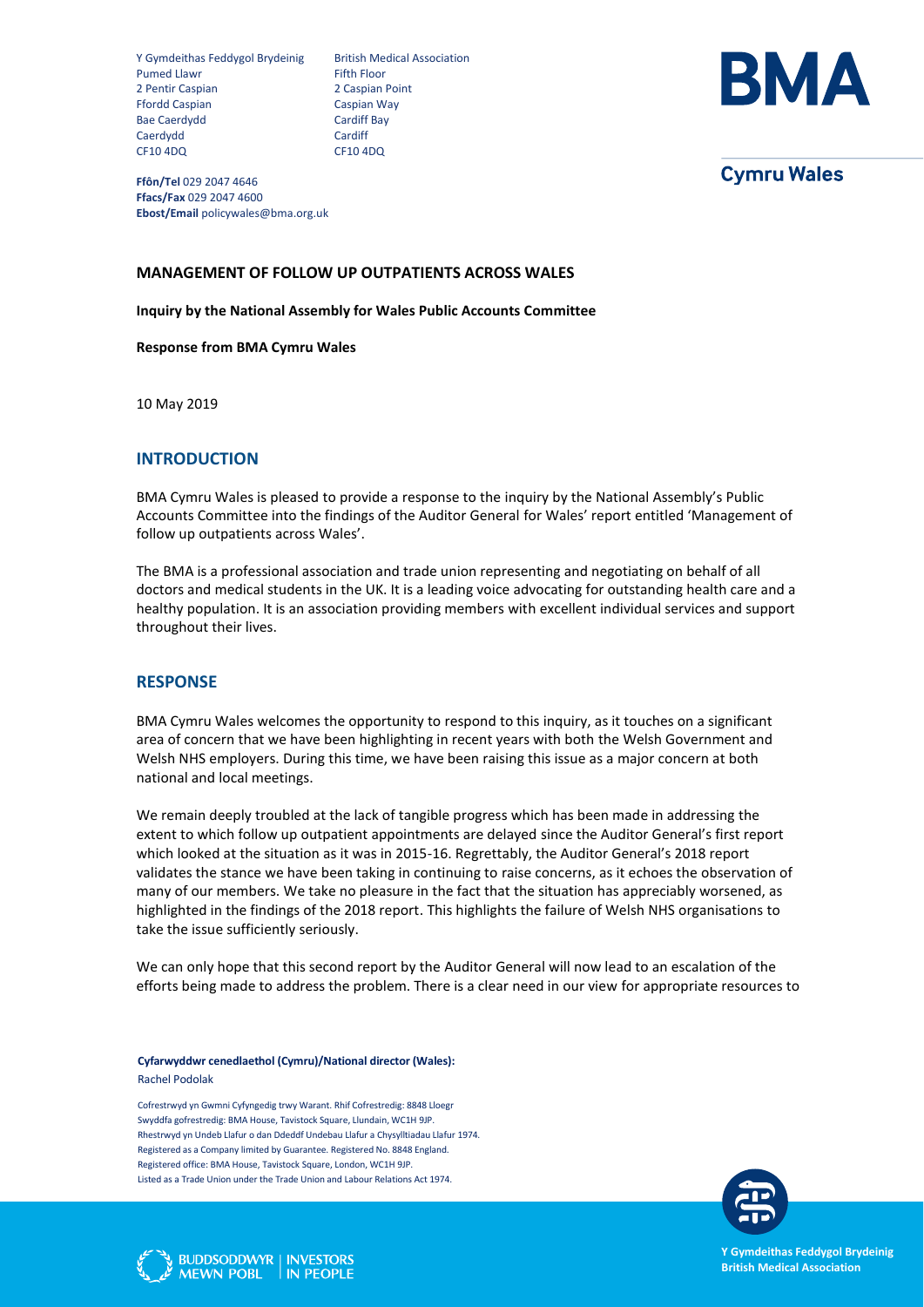be allocated by health boards and trusts to addressing this issue. This needs to involve the allocation of funding as well as an appropriate staffing resource, but we would also note that not all solutions to the problem necessarily require additional expenditure.

In compiling this evidence, we have sought views from our members based on their own experience. We hope this can provide some pointers as to how the situation might be more effectively addressed.

We would certainly endorse all the recommendations in the report, including that "*health boards need to get better at assessing and managing the clinical risks to patients from delays in follow-up appointments*" and that there "*needs to be a greater focus on the management of follow-up outpatient appointments*  within national and local performance management arrangements." These two issues are, to a large extent, interlinked in our view.

A huge part of the problem lies in the way the that formal target arrangements currently operate as this often takes precedence over clinical judgment as to when a patient needs to be seen. This is often down to the fact there is a target for when patients should be seen for their first outpatient appointment after being referred by their GP (known as the referral to treatment target, or RTT) but there is no equivalent target for when they should be seen for a follow-up appointment. This sometimes creates a perverse incentive for health boards to prioritise first appointments over follow-up appointments to ensure they meet their targets, which might be achieved only at the expense of delaying follow-up appointments.

We would recommend that how this system works must be reviewed. We need to move away from the problem that currently exists where the need to meet Welsh Government-set targets can over-ride informed clinical judgement on when patients should be seen.

We further note that when follow-up appointments are delayed in this way by health boards, the consultant overseeing the care of the patient in question is often not informed that this has happened and may only become aware the appointment was delayed when they next see the patient in question. As highlighted in the Auditor General's report, in worst-case scenarios a patient's health might have deteriorated irreversibly during the time their follow-up appointment was delayed – something that may have been avoided had the appointment taken place within the time-frame originally specified by the clinician who requested it.

The report notes the risk that this can pose to ophthalmology patients who could potentially even lose their sight as a result of a delayed follow-up appointment, but as the report acknowledges there can be similar risks in relation to other specialties. For instance, one of our members who is an ear, nose and throat (ENT) surgeon has pointed out that for his patients the potential exists for delayed follow-up appointments to lead to a permanent loss of hearing, an irreversible loss of balance or the development of facial palsy.

One concern our members highlight is a lack of consistent practice in dealing with follow-up outpatient appointments, which can vary between health boards, between specialties and between individual clinicians. Thus, whilst there are plenty of examples of good practice being employed, they are not being done so consistently. We are aware for instance that some consultants make a point of regularly assessing their own lists and initiate action themselves to ensure their follow-up appointments are not being delayed by addressing any backlog they might have. However, this is not something that happens routinely across the board.

Whilst some consultants regularly obtain their own figures for how many 'follow-up not booked' (FUNB) appointments they have on their list as a matter of routine, this is not universal. We would therefore suggest that consideration is given to putting in place a mandatory requirement for health boards and trusts to supply every consultant who manages a list with details of how many FUNB appointments they have on either a monthly or quarterly basis.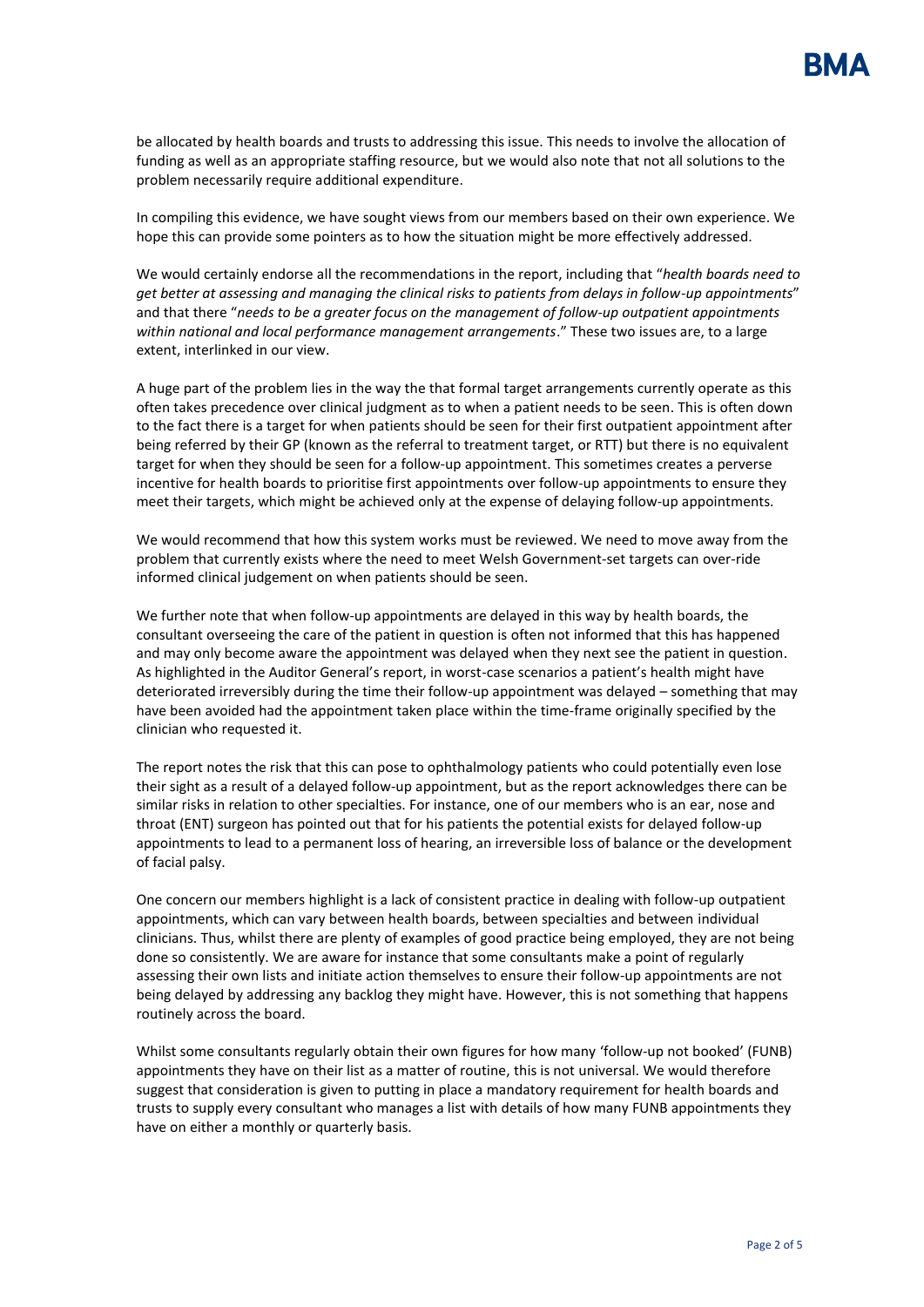One of our consultant members has highlighted the challenges he has had in ensuring he has no outpatient appointments classed as FUNB, as well as maintaining such a position once it has been achieved. After taking up his post, it took him four years to eliminate FUNB appointments from his list. However, events outside of his control have meant that he has not always been able to fully maintain such a position on a continuous basis. On one occasion, for instance, a software change introduced by his health board led to 150 patients being lost from his list. When this was discovered at a later date, and they were then added back to his list, he found himself with a backlog of 150 FUNB appointments which it took him 18 months to eliminate once again. On another occasion, he inherited 40 FUNB appointments from a colleague who had retired.

We would suggest that there is a clear need to ensure best practice is shared and that consultants are facilitated in adopting changes that would ameliorate this adverse position. The consultant referred to in the previous paragraph adopted a system for managing appointments that he had previously observed another consultant using, but we need to consider how such best practice sharing could be better promoted and adopted. One suggestion would be to hold a forum, or one-day conference, specifically about strategies for dealing with follow-up outpatient appointments – something that could potentially be undertaken on an annual basis.

Another suggestion that we support within the Auditor General's report is to review the need for so many patients to receive a follow-up outpatient appointment automatically after surgery. In the experience of our members, this is also an area in which there appears to be quite inconsistent practice between different hospitals and health boards.

A consultant dermatologist has pointed out that in her department patients are only seen after surgery if it is deemed that they require further treatment or assessment, but in a neighbouring hospital the practice there is to give every patient who has received a biopsy a follow-up appointment even when a carcinoma has been fully excised and needs no further treatment.

We note the necessity to ensure that outcomes are monitored and that feedback about quality and safety are essential, but there are many ways to collate such data using IT, telephone, or other means. One consultant gynaecologist reported that, due to cuts in staffing, their successful efficient nurse-led 'gynae reunion' session was stopped so patients are now followed up instead in consultant clinics. Health boards must be tasked with moving the service forwards – all too often our members report regression due to cost or staff constraints.

An ENT surgeon has noted that is now standard accepted practice not to see all patients automatically following surgery for tonsil removal, and that similar practice is now also being adopted in relation to patients who have had simple nose surgeries, e.g. septoplasty and simple functional endoscopic sinus surgery (FESS). Patients can however phone to request an appointment up to eight weeks following their surgery should a problem arise.

This surgeon has also pointed out that a consultant should be able to judge to a high level of accuracy (i.e. around 96%) whether or not a patient will need to be seen again following surgery. Through the use of such clinical judgment to determine whether or not patients will need to be seen in such circumstances, capacity can therefore be freed up to enable other patients to be seen in a more timely manner.

The key point here is that greater use of clinical judgement can help to minimise the risk that might exist to patients, as well as ensuring fewer patients who need a follow-up appointment have that appointment delayed. This can help reduce such delays without necessarily needing greater financial resource.

We note the emphasis that is placed on improving quality through better outcomes – be they clinical or patient-reported – so it also remains vital that follow-up data are collected, collated and utilised effectively in driving up standards and quality.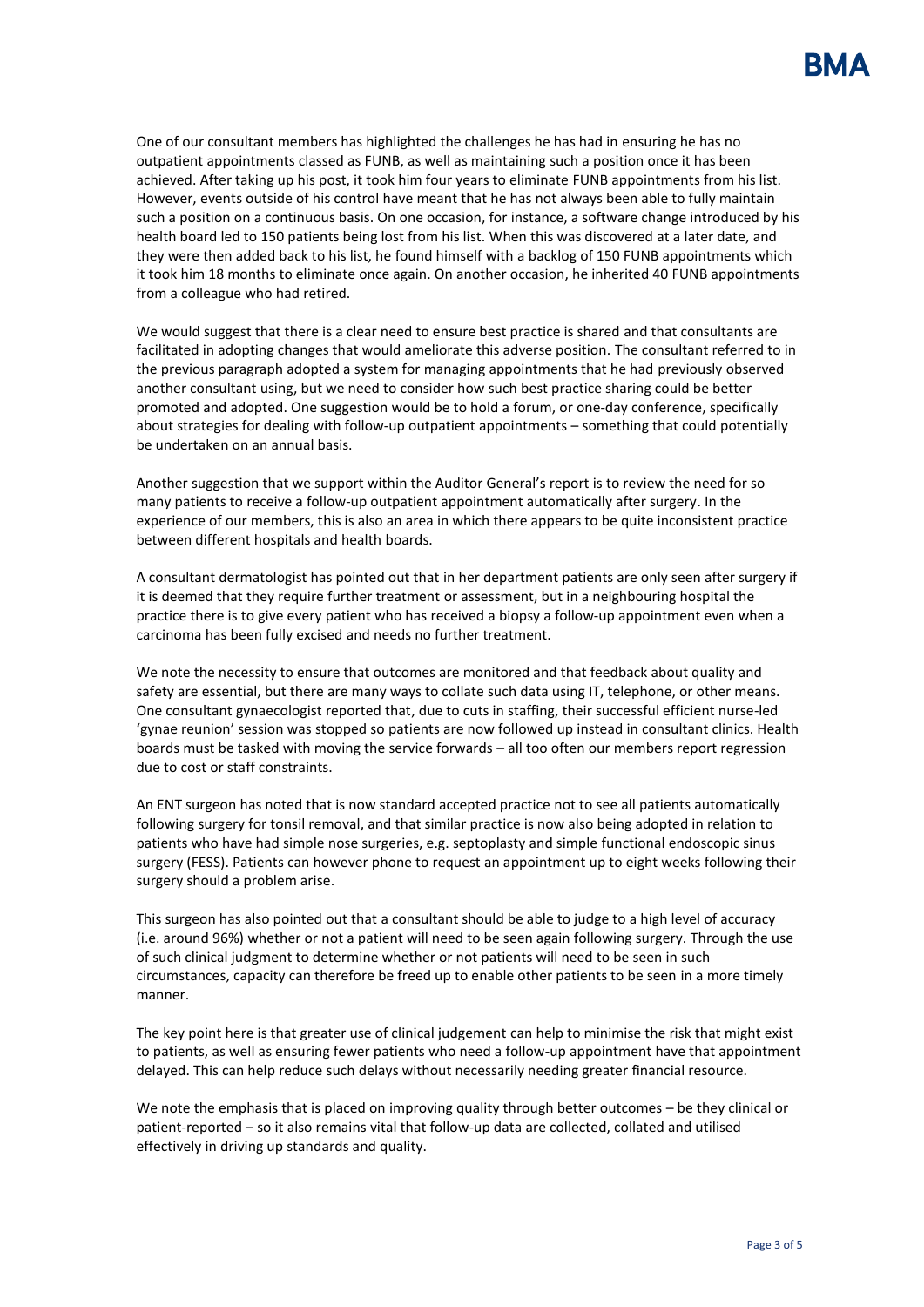A further concern raised by a consultant oral and maxillofacial surgeon is that when he is scheduling a review appointment for a patient, he will not normally have any available appointments that are less than four months into the future because his clinics prior to this time will already be fully booked. On occasions when he judges he needs to see a patient again more quickly, e.g because the patient needs a scan or other investigation for suspected cancer or other serious conditions, he therefore has no choice but to overbook an earlier clinic. This can put other patients at risk who are already booked to be seen in these clinics, but whose appointments may then have to be delayed.

Some of our GP members have expressed concern regarding the frustration that delayed follow-up appointments cause to their patients. This in turn has workload implications for GP practices, as patients often contact them when they have been left waiting and are lacking information about what is happening. Again, we would point to the impact of differential practice. Some hospital departments will advise a patient of an alternative date for their appointment at the same time as letting them know it has been delayed, but others just advise patients to wait until they hear from them again before they will be given an alternative date whilst some require such patients to ring in to book an alternative date for their appointment.

GP practices are often asked to assist patients who have difficulty rearranging outpatient appointments that they are unable to make. Patients often find that the contact numbers provided on the letters they have received are permanently engaged, meaning they struggle to inform a hospital department they can't attend on the date offered. This can mean they are then being classed as DNA (did not attend) rather than CNA (could not attend), and this can then lead them to be discharged from the waiting list.

We are also aware of patients who have received letters advising them that their outpatient appointment has been rescheduled for an earlier date than their original appointment, but the letters advising them of this fact have not reached them until after their new appointment date has already passed.

Another concern GPs have highlighted is that patients are often asked by hospital departments to confirm that they are consenting to their referral, even though they have already opted in to being referred at the GP appointment they attended when it was agreed the referral should be made. We are further aware of instances where patients who have been referred for an assessment are then asked to confirm they consent to a procedure being undertaken, even though it may not be known at that stage if a procedure is in fact needed. Such patients may understandably be reluctant to do so until they have actually had their secondary care assessment. It is hard to see what the benefit of such confirmation requirements are, other than to remove patients from waiting lists that GPs have determined should be seen. This may help reduce waiting lists, but only in a manner which may be detrimental to the health of patients.

One suggestion put forward by a GP member is that there could be a dedicated person (or team) within each health board with responsibility for managing the situation for each patient. This person could act as an 'ongoing hospital care navigator', be a point of contact for patients and have responsibility for liaising with relevant specialty departments within the hospital. By acting as a channel for such communications, this could reduce the current multiplicity of calls to secretaries within hospital departments and contacts at GP surgeries. They could also have a role in requesting that follow-up appointments be expedited and chasing when responses are not being received, although clearly there would be a need to also ensure they were undertaking their roles with appropriate clinical input.

Another of our GP members has advised us of his experience as a member of the Dyfed Powys Local Medical Committee (LMC) in working with Hywel Dda University Health Board to address problems there around delayed follow-up outpatient appointments. Three years ago, he approached the health board's deputy chief executive with a proposal that the health board could commission GPs to look at cases once appointments had reached six months delay compared to when a patient was supposed to have been seen. The idea was for GPs to review such cases to determine if the patients in question still needed a follow-up appointment, or if they could instead be discharged from the list to free up capacity and reduce waits for others. A subsequent meeting was held which also involved the chair of the LMC to